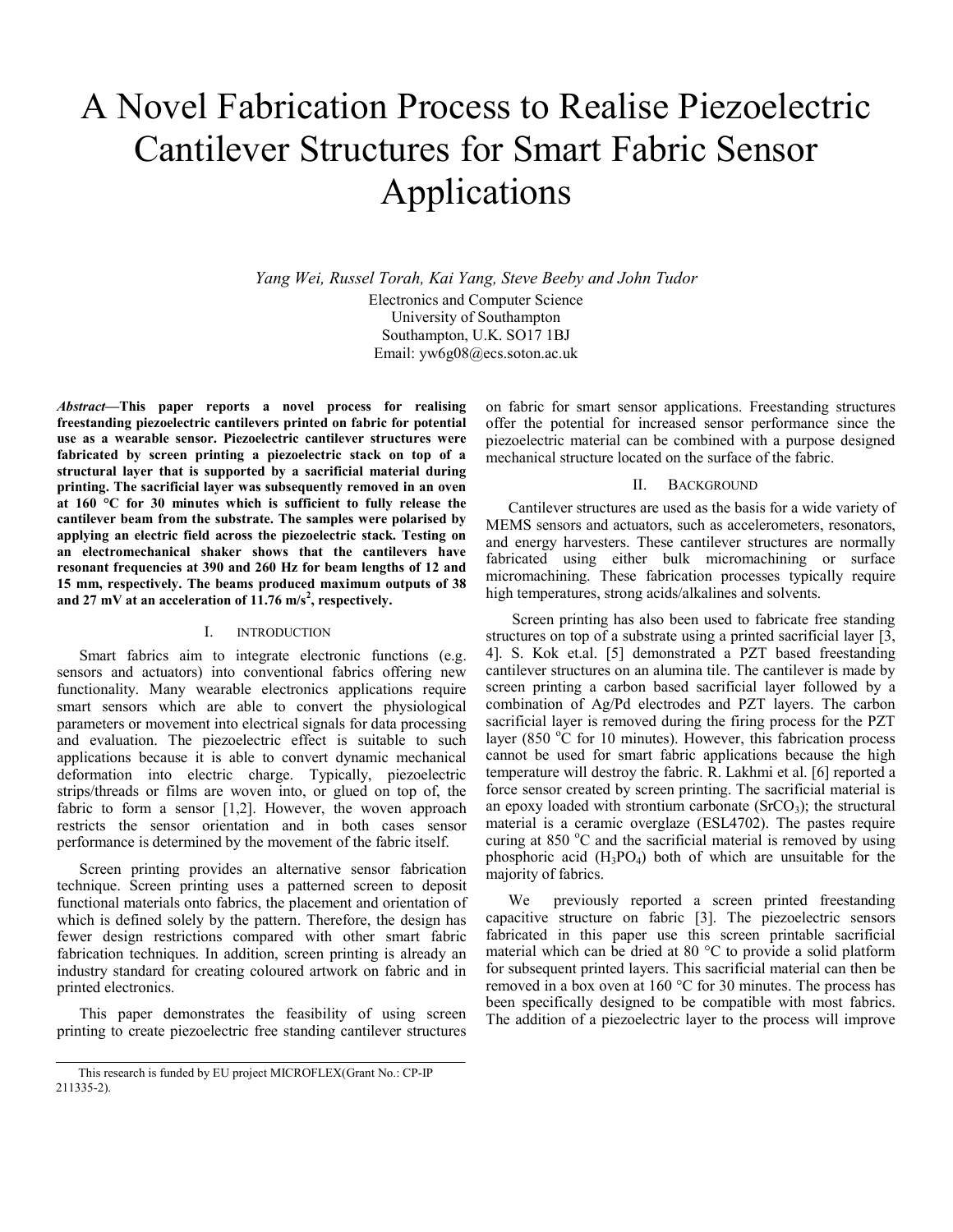sensitivity and enable simpler electronics than the previous capacitive approach.

There is a wide variety of alternative piezoelectric materials which could be used in this application. Piezoelectric materials exist in either crystal/polycrystalline forms (e.g. quartz and lead zirconate titanate (PZT)) or polymer form (e.g. PVDF) [\[7\]](#page-3-6). PZT is widely used for screen printing as it can be formulated into a ceramic paste whereas PVDF is typically spin coated onto a substrate. However, as PZT requires a high curing temperature  $(>1400$  °C) and produces rigid films, it cannot be used with fabrics directly. PVDF is difficult to screen print and is typically found in sheet form or in a liquid form with a too low a viscosity for screen printing. In addition, PVDF typically has a much lower piezoelectric response ( $\sim$ 20 pC/N) compared to PZT (600 pC/N).

A screen printable piezoelectric polymer was obtained from Meggitt [\[8\]](#page-3-7). This paste combines the advantages of ceramic PZT with the flexibility of a polymer. The curing process is 100 °C for 5 minutes which is compatible with fabrics. Using this material and the fabrication process described in [\[3\]](#page-3-2), this work shows the fabrication of piezoelectric cantilever structures on fabrics.

#### III. DEVICE DESIGN AND FABRICATION

Fig 1 shows a drawing of the device. A screen printable sacrificial material based on the plastic crystalline Trimethylolethane (TME) was used for the sacrificial layer. This material starts to sublimate at a relatively low temperature  $(83 \text{ °C})$ with minimal mass loss. The sublimation rate increases exponentially as the temperature increases. This material is fully removed after 30 minutes at 160 °C. A UV curable polymer (ElectraPolymers EFV4) and a heat curable silver paste (S-20) from Johnson Matthey were used as the structural and conductive materials respectively. The structural layer was cured for 30 seconds in a UV Light Technology cabinet and the silver was cured at 80 °C for 5 minutes to ensure minimal sublimation of the sacrificial layer. The Meggitt polymer PZT paste is printed on top of the structural material, followed by a top silver electrode) to convert the mechanical deformation to an electric signal. The dimensions of each sample are shown in Table 1. These dimensions were chosen to produce a mesoscale device to allow straightforward visual examination and handling of the device whilst evaluating the feasibility of the process.

Polyester/cotton (65%/35%) was selected as the fabric substrate because it is the most prevalent fabric for everyday clothing. Fabric presents a rough surface for printing which can reduce the print quality and performance of the subsequent printed pastes. Therefore, to reduce this surface roughness, an electrically insulating interface paste (Smart Fabric Inks Ltd Fabink-UV-IF1) was printed directly on the fabric to provide a smooth layer on top of the fabric in an area defined by the screen. Subsequently, the



Figure 1. Schematic diagram of a piezoelectric cantilever (not to scale).



Figure 2. The fabrication sequence for a freestanding piezoelectric

| TABLE 1 Dimension of each sample.        |                         |              |
|------------------------------------------|-------------------------|--------------|
|                                          | Sample one              | Sample two   |
| Electrode (mm)                           | $11\times8$             | $14\times8$  |
| Beam (mm)                                | $12\times10$            | $15\times10$ |
| $PZT$ (mm)                               | $12\times10$            | $15\times10$ |
| TABLE 2 Curing conditions of each layer. |                         |              |
| Name                                     | Curing conditions       |              |
| Interface layer                          | UV radiation 1 min      |              |
| Sacrificial layer                        | $80\,^{\circ}$ C 5 min  |              |
| Structural layer                         | $UV$ radiation $1$ min  |              |
| Electrode layer                          | $80\,^{\circ}$ C 5min   |              |
| PZT laver                                | $100\,^{\circ}$ C 5 min |              |

sacrificial layer was printed and cured. The structural layer was then printed on the top followed by a Johnson Matthey S-20 polymer silver layer as the bottom electrode. The piezoelectric paste was printed on top of this electrode with a final top electrode printed to form a piezoelectric stack on top of the structural layer. The fabrication sequence and curing parameters of each layer are given in Fig 2 and Table 2. The curing requirements of these pastes are compatible with the sacrificial material and do not significantly reduce the mass loss of the sacrificial layer during the printing and curing of the subsequent layers.

Once all the devices were printed, the sacrificial layer was removed in a box oven at  $160^{\circ}$ C for 30 minutes; example devices are shown in Fig 4. Visual examination confirmed that the sacrificial layer was completely removed. No sacrificial material residue remained and no significant sagging or bending of the structural layer was observed. Fig 3 shows an SEM cross sectional micrograph of a cantilever confirming that it has been fully released. The ragged edges observed on the structural layer in Fig 4 are due to some bleeding of the structural paste during printing.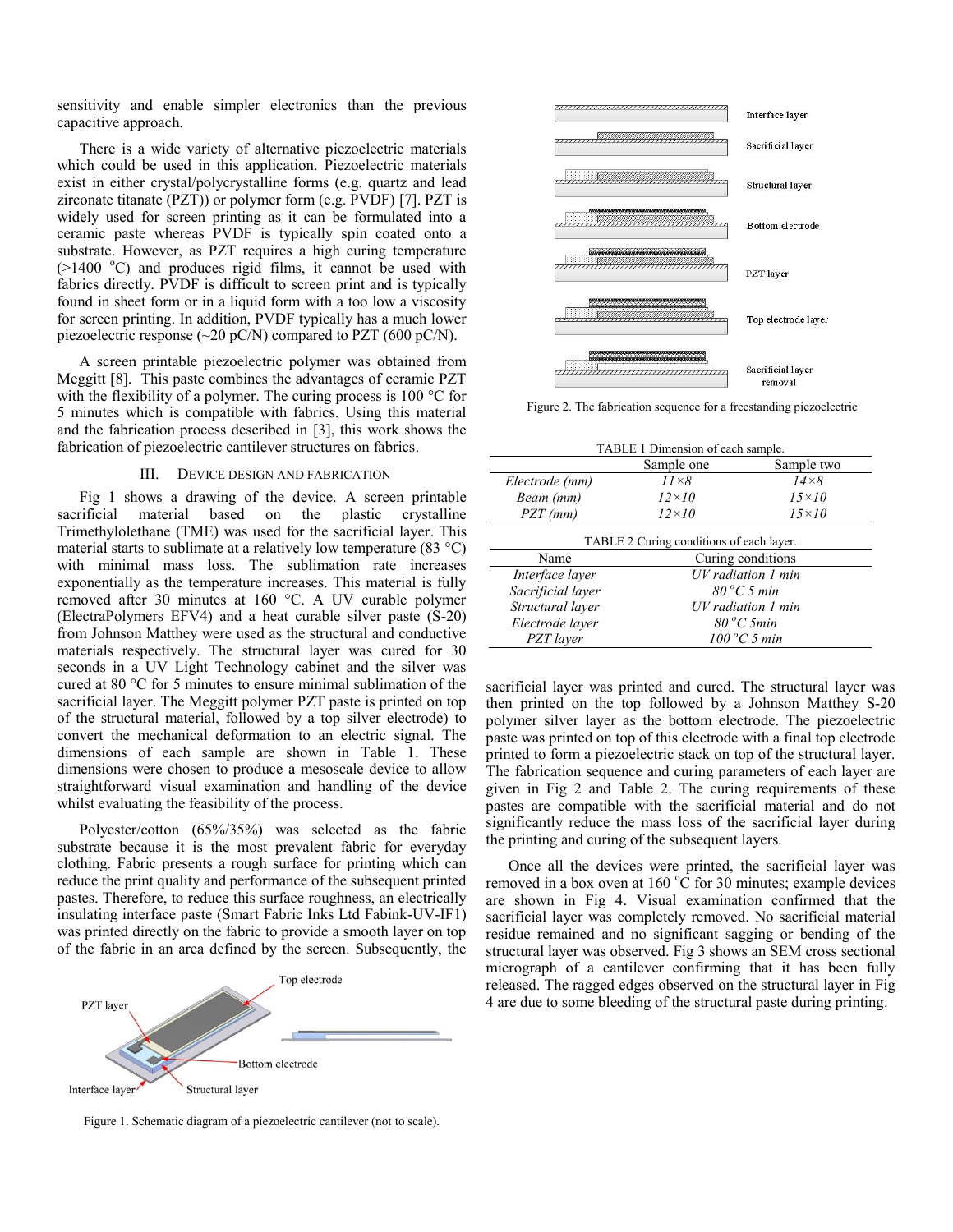

Figure 3. Cross section image of a piezoelectric cantilever beam.

#### IV. CANTILEVER TEST

Wires were attached to each sample and the samples were polarised using a bespoke polarisation station. Once the samples were polarised, the piezoelectric coefficient  $(d_{33})$  was measured using a PIEZOTEST PM300 piezometer; an average  $d_{33}$  of 45 pC/N was measured.

To evaluate the dynamic performance of the cantilever structure, a purpose built shaker rig was used to vibrate the sample whilst the output voltage from the PZT was measured. A charge amplifier is required to amplify the charge output from the PZT.

Samples were mounted onto the shaker plate and a frequency sweep was performed under a range of acceleration from 3.92 to  $11.76 \text{ m/s}^2$ . The results are shown in Fig 5.

The mechanical resonant frequencies of two samples at an acceleration of 11.76 m/s<sup>2</sup> are 390 Hz and 260 Hz due to their different beam lengths (12 mm and 15 mm). Both samples show a



Figure 4. Piezoelectric cantilevers after the removal process: (a) sample one (L:12 mm); (b) sample two (L:15 mm).



Figure 5. Output voltage versus frequency sweep: (a) sample one (L: 12 mm); (b) sample two (L: 15 mm).

soft non-linear response resulting in a slight decrease in resonant frequency with increasing amplitude of acceleration. This decrease is approximately 10 Hz on both samples. The maximum output voltages of two samples under an acceleration of 11.76  $m/s<sup>2</sup>$  are 37 mV and 27 mV, respectively.

The shaker was used in combination with a KEYENCE LC-2450 laser displacement meter to measure the beam deflection over a range of frequencies. Displacements and voltage outputs for increasing and decreasing frequency sweeps were compared at an acceleration of 11.76 m/s<sup>2</sup>. The results are shown in Fig 6 and, as expected, these show good agreement between voltage and displacement for both samples.

#### V. CONCLUSIONS

This paper has successfully demonstrated the feasibility of using a low temperature thermally removable sacrificial material TME and a piezoelectric polymer to fabricate piezoelectric cantilevers on a polyester/cotton (65%/35%) fabric. The sacrificial material can be screen printed and cured at 80  $^{\circ}$ C and can be completely removed in an oven at  $160^{\circ}$ C for 30 min. These temperatures do not produce any shrinkage or wrinkling of the fabric which confirms that this fabrication process is compatible with the fabric. The poling process for the piezoelectric polymer achieves an average  $d_{33}$  of 45 pC/N which compares very favourably with materials such as PVDF  $(\sim 20-30)$ pC/N) and remains compatible with the fabric. The harmonic test shows both samples have a soft non-linear response when the acceleration amplitude is increased resulting in a slight decrease in resonant frequency. The two samples with beam lengths of 12 mm and 15 mm have resonant frequencies of 390 Hz and 260 Hz respectively.